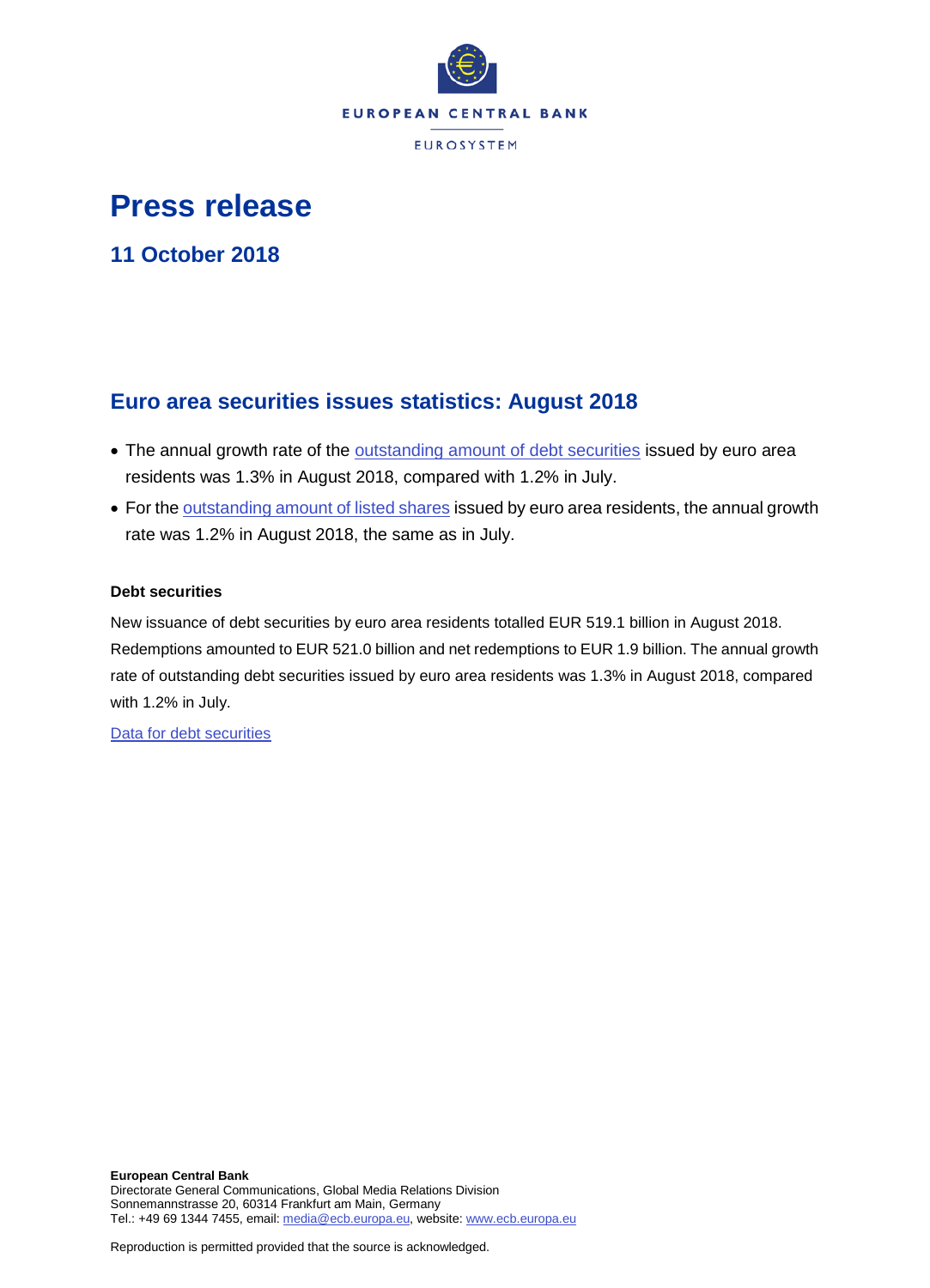# **Chart 1**

Debt securities issued by euro area residents



# **Breakdown by maturity**

The annual rate of change of outstanding short-term debt securities decreased from 1.1% in July 2018 to -0.2% in August. For long-term debt securities, the annual growth rate increased from 1.2% in July 2018 to 1.5% in August. The annual growth rate of outstanding fixed rate long-term debt securities was 2.5% in August 2018, compared with 2.4% in July. The annual rate of change of outstanding variable rate long-term debt securities was -4.8% in August 2018, compared with -5.3% in July.

# [Data for breakdown by maturity](http://sdw.ecb.europa.eu/browseSelection.do?type=series&q=SEC.M.I8.1000.F33100.N.I.Z01.A.Z%2c+SEC.M.I8.1000.F33200.N.I.Z01.A.Z%2c+SEC.M.I8.1000.F33201.N.I.Z01.A.Z%2c+SEC.M.I8.1000.F33202.N.I.Z01.A.Z&node=SEARCHRESULTS&ec=&oc=&rc=&cv=&pb=&dc=&df=)

# **Breakdown by sector**

As regards the sectoral breakdown, the annual growth rate of outstanding debt securities issued by non-financial corporations decreased from 4.3% in July 2018 to 3.7% in August. For the monetary

**European Central Bank** Directorate General Communications, Global Media Relations Division Sonnemannstrasse 20, 60314 Frankfurt am Main, Germany Tel.: +49 69 1344 7455, email[: media@ecb.europa.eu,](mailto:media@ecb.europa.eu) website[: www.ecb.europa.eu](https://darwin.escb.eu/livelink/livelink/238023865/www.ecb.europa.eu)

Reproduction is permitted provided that the source is acknowledged.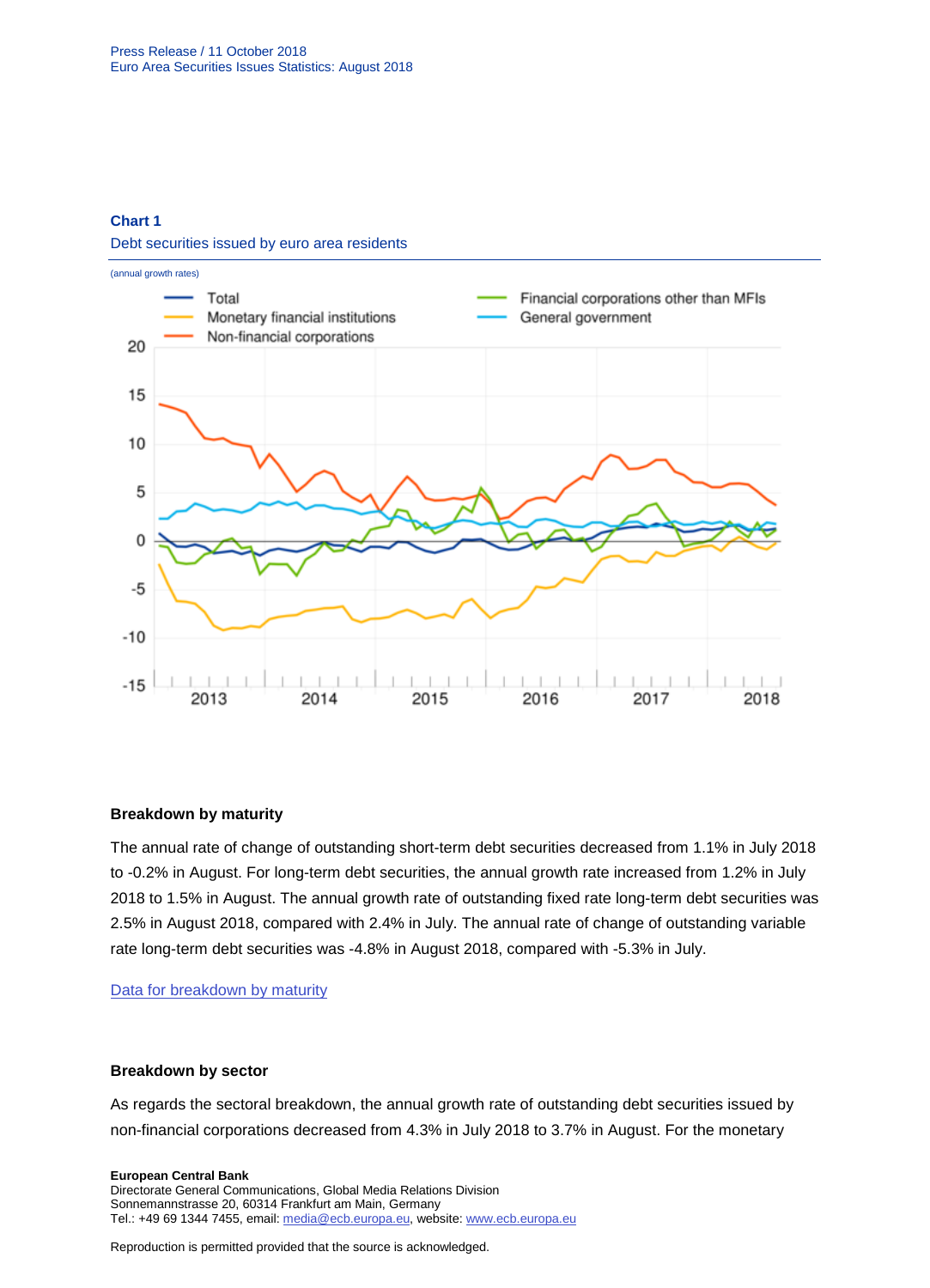financial institutions (MFIs) sector, this rate of change was -0.2% in August 2018, compared with -0.8% in July. The annual growth rate of outstanding debt securities issued by financial corporations other than MFIs increased from 0.5% in July 2018 to 1.2% in August. For the general government, this growth rate was 1.8% in August 2018, compared with 1.9% in July.

The annual growth rate of outstanding short-term debt securities issued by MFIs decreased from 3.7% in July 2018 to 2.3% in August. The annual rate of change of outstanding long-term debt securities issued by MFIs was -0.5% in August 2018, compared with -1.5% in July.

[Data for breakdown by sector](http://sdw.ecb.europa.eu/browseSelection.do?type=series&q=SEC.M.I8.1100.F33000.N.I.Z01.A.Z%2cSEC.M.I8.1220.F33000.N.I.Z01.A.Z%2cSEC.M.I8.1235.F33000.N.I.Z01.A.Z%2cSEC.M.I8.1300.F33000.N.I.Z01.A.Z%2cSEC.M.I8.1220.F33100.N.I.Z01.A.Z%2cSEC.M.I8.1220.F33200.N.I.Z01.A.Z&node=SEARCHRESULTS&ec=&oc=&rc=&cv=&pb=&dc=&df=)

# **Breakdown by currency**

Concerning the currency breakdown, the annual growth rate of outstanding euro-denominated debt securities was 1.8% in August 2018, compared with 1.6% in July. For debt securities in other currencies, this rate of change was -1.0% in August 2018, compared with -1.2% in July.

[Data for breakdown by currency](http://sdw.ecb.europa.eu/browseSelection.do?type=series&q=SEC.M.I8.1000.F33000.N.I.EUR.A.Z%2cSEC.M.I8.1000.F33000.N.I.Z06.A.Z&node=SEARCHRESULTS&ec=&oc=&rc=&cv=&pb=&dc=&df=)

# **Listed shares**

New issuance of listed shares by euro area residents totalled EUR 1.8 billion in August 2018. Redemptions amounted to EUR 4.6 billion and net redemptions to EUR 2.8 billion. The annual growth rate of the outstanding amount of listed shares issued by euro area residents (excluding valuation changes) was 1.2% in August 2018, the same as in July. The annual growth rate of listed shares issued by non-financial corporations was 0.5% in August 2018, compared with 0.6% in July. For MFIs, the corresponding growth rate was 0.5% in August 2018, compared with 0.4% in July. For financial corporations other than MFIs, this growth rate was 4.7% in August 2018, compared with 4.8% in July.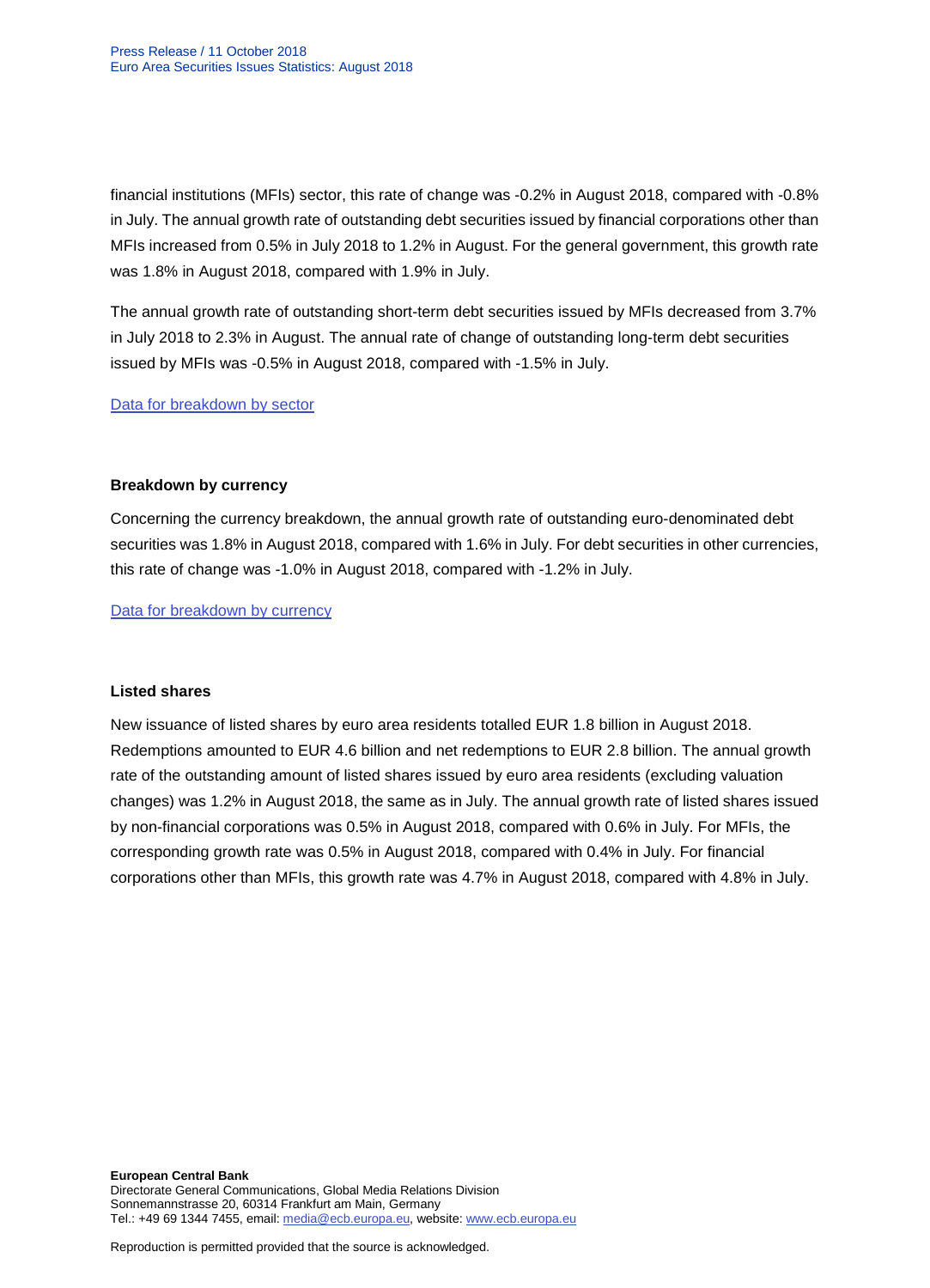# **Chart 2**



Listed shares issued by euro area residents

The market value of the outstanding amount of listed shares issued by euro area residents totalled EUR 8,022.8 billion at the end of August 2018. Compared with EUR 7,634.1 billion at the end of August 2017, this represents an annual increase of 5.1% in the value of the stock of listed shares in August 2018, down from 5.8% in July.

# [Data for listed shares](http://sdw.ecb.europa.eu/browseSelection.do?type=series&q=SEC.M.I8.1000.F51100.M.2.Z01.E.Z%2cSEC.M.I8.1000.F51100.M.3.Z01.E.Z%2cSEC.M.I8.1000.F51100.M.4.Z01.E.Z%2cSEC.M.I8.1000.F51100.M.I.Z01.A.Z%2cSEC.M.I8.1100.F51100.M.I.Z01.A.Z%2cSEC.M.I8.1220.F51100.M.I.Z01.A.Z%2cSEC.M.I8.1235.F51100.M.I.Z01.A.Z%2cSEC.M.I8.1000.F51100.M.1.Z01.E.Z&node=SEARCHRESULTS&ec=&oc=&rc=&cv=&pb=&dc=&df=)

# **Annex**

- [Table 1: Annex to the press release on euro area securities](http://sdw.ecb.europa.eu/web/generator/prl/pr_sec_t01_201808.pdf) issues statistics
- [Table 2: Annex to the press release on euro area securities issues statistics](http://sdw.ecb.europa.eu/web/generator/prl/pr_sec_t02_201808.pdf)
- [Table 3: Annex to the press release on euro area securities issues statistics](http://sdw.ecb.europa.eu/web/generator/prl/pr_sec_t03_201808.pdf)
- Table 4: Annex to [the press release on euro area securities issues statistics](http://sdw.ecb.europa.eu/web/generator/prl/pr_sec_t04_201808.pdf)
- [Charts: Annex to the press release on euro area securities issues statistics](http://sdw.ecb.europa.eu/web/generator/prl/pr_sec_c01a_201808.pdf)

#### **European Central Bank**

Directorate General Communications, Global Media Relations Division Sonnemannstrasse 20, 60314 Frankfurt am Main, Germany Tel.: +49 69 1344 7455, email[: media@ecb.europa.eu,](mailto:media@ecb.europa.eu) website[: www.ecb.europa.eu](https://darwin.escb.eu/livelink/livelink/238023865/www.ecb.europa.eu)

Reproduction is permitted provided that the source is acknowledged.